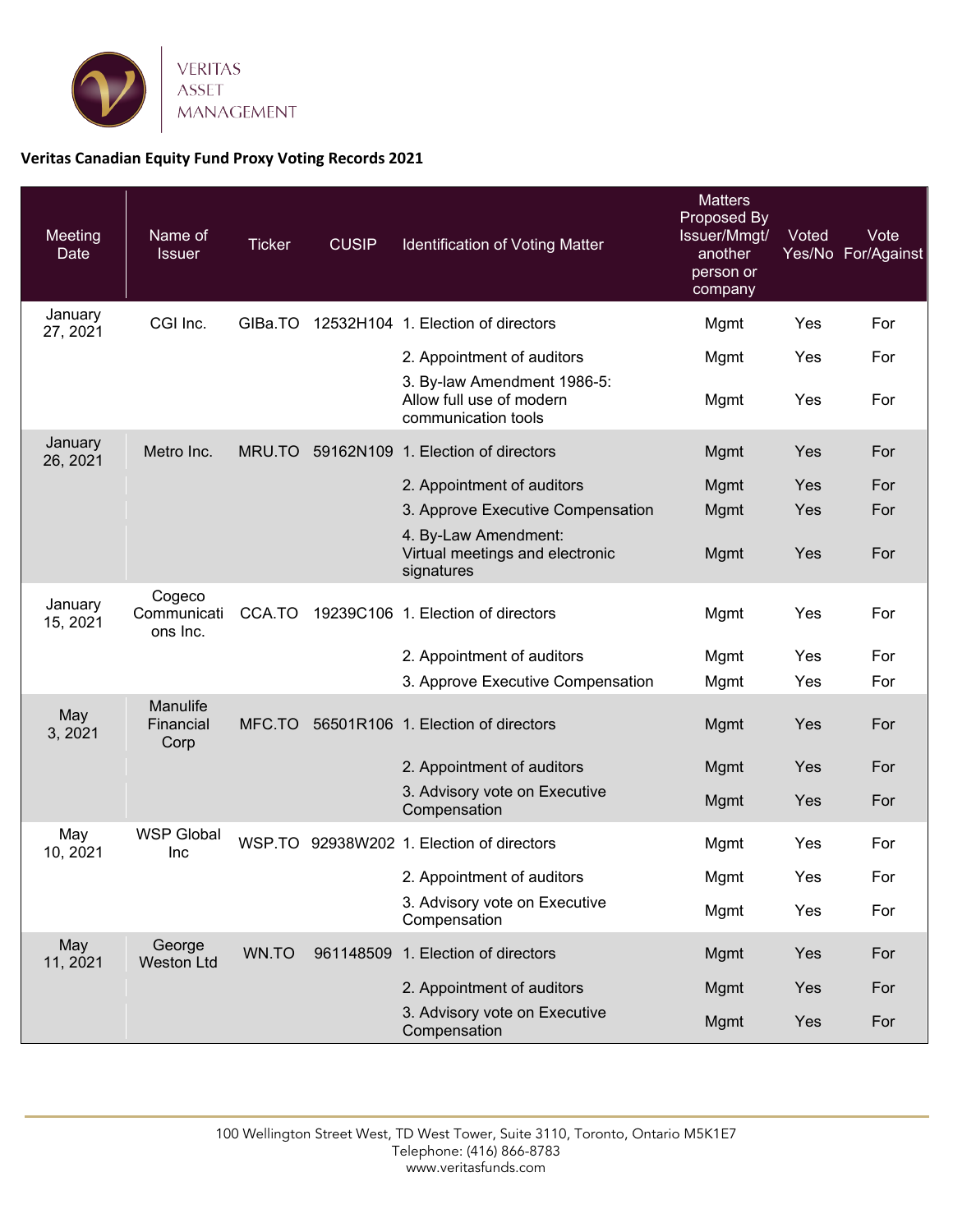

| Meeting<br>Date   | Name of<br><b>Issuer</b>                                           | <b>Ticker</b>  | <b>CUSIP</b> | Identification of Voting Matter                     | <b>Matters</b><br>Proposed By<br>Issuer/Mmgt/<br>another<br>person or<br>company | Voted<br>Yes/No                   | Vote<br>For/Agai<br>nst |
|-------------------|--------------------------------------------------------------------|----------------|--------------|-----------------------------------------------------|----------------------------------------------------------------------------------|-----------------------------------|-------------------------|
| May<br>4, 2021    | TransAlta<br>Corp                                                  | TA.TO          |              | 89346D107 1. Election of directors                  | Mgmt                                                                             | Yes                               | For                     |
|                   |                                                                    |                |              | 2. Appointment of auditors                          | Mgmt                                                                             | Yes                               | For                     |
|                   |                                                                    |                |              | 3. Advisory vote on Executive<br>Compensation       | Mgmt                                                                             | Yes                               | For                     |
|                   |                                                                    |                |              | 4. Approve Amendment to share<br>unit plan          | Mgmt                                                                             | Yes                               | For                     |
|                   |                                                                    |                |              | 5. Approve Amendment to stock<br>based compensation | Mgmt                                                                             | Yes                               | For                     |
| May<br>6, 2021    | <b>Crombie Real</b><br><b>Estate</b><br>Investment<br><b>Trust</b> | CRR u.TO       |              | 227107109 1. Election of directors                  | Mgmt                                                                             | Yes                               | For                     |
|                   |                                                                    |                |              | 2. Appointment of auditors                          | Mgmt                                                                             | Yes                               | For                     |
|                   |                                                                    |                |              | 3. Advisory vote on Executive<br>Compensation       | Mgmt                                                                             | Yes                               | For                     |
| April<br>29, 2021 | <b>Capital Power</b><br>Corp                                       | CPX.TO         |              | 14042M102 1. Election of directors                  | Mgmt                                                                             | Yes                               | For                     |
|                   |                                                                    |                |              | 2. Appointment of auditors                          | Mgmt                                                                             | Yes                               | For                     |
|                   |                                                                    |                |              | 3. Advisory vote on Executive<br>Compensation       | Mgmt                                                                             | Yes                               | For                     |
| May<br>7, 2021    | Killam<br>Apartment<br><b>REIT</b>                                 |                |              | KMP_u.TO 49410M102 1. Election of directors         | Mgmt                                                                             | Yes                               | For                     |
|                   |                                                                    |                |              | 2. Appointment of auditors                          | Mgmt                                                                             | Yes                               | For                     |
|                   |                                                                    |                |              | 3. Advisory vote on Executive<br>Compensation       | Mgmt                                                                             | Yes                               | For                     |
| May<br>5, 2021    | Enbridge Inc                                                       | ENB.TO         |              | 29250N105 1. Election of directors                  | Mgmt                                                                             | Yes                               | For                     |
|                   |                                                                    |                |              | 2. Appointment of auditors                          | Mgmt                                                                             | Yes                               | For                     |
|                   |                                                                    |                |              | 3. Advisory vote on Executive<br>Compensation       | Mgmt                                                                             | Yes                               | For                     |
| April<br>27, 2021 | <b>TFI</b><br>International<br>Inc                                 | <b>TFII.TO</b> |              | 87241L109 1. Election of directors                  | Mgmt                                                                             | Received<br>late, did<br>not vote |                         |
|                   |                                                                    |                |              | 2. Appointment of auditors                          | <b>Mgmt</b>                                                                      | Received<br>late, did<br>not vote |                         |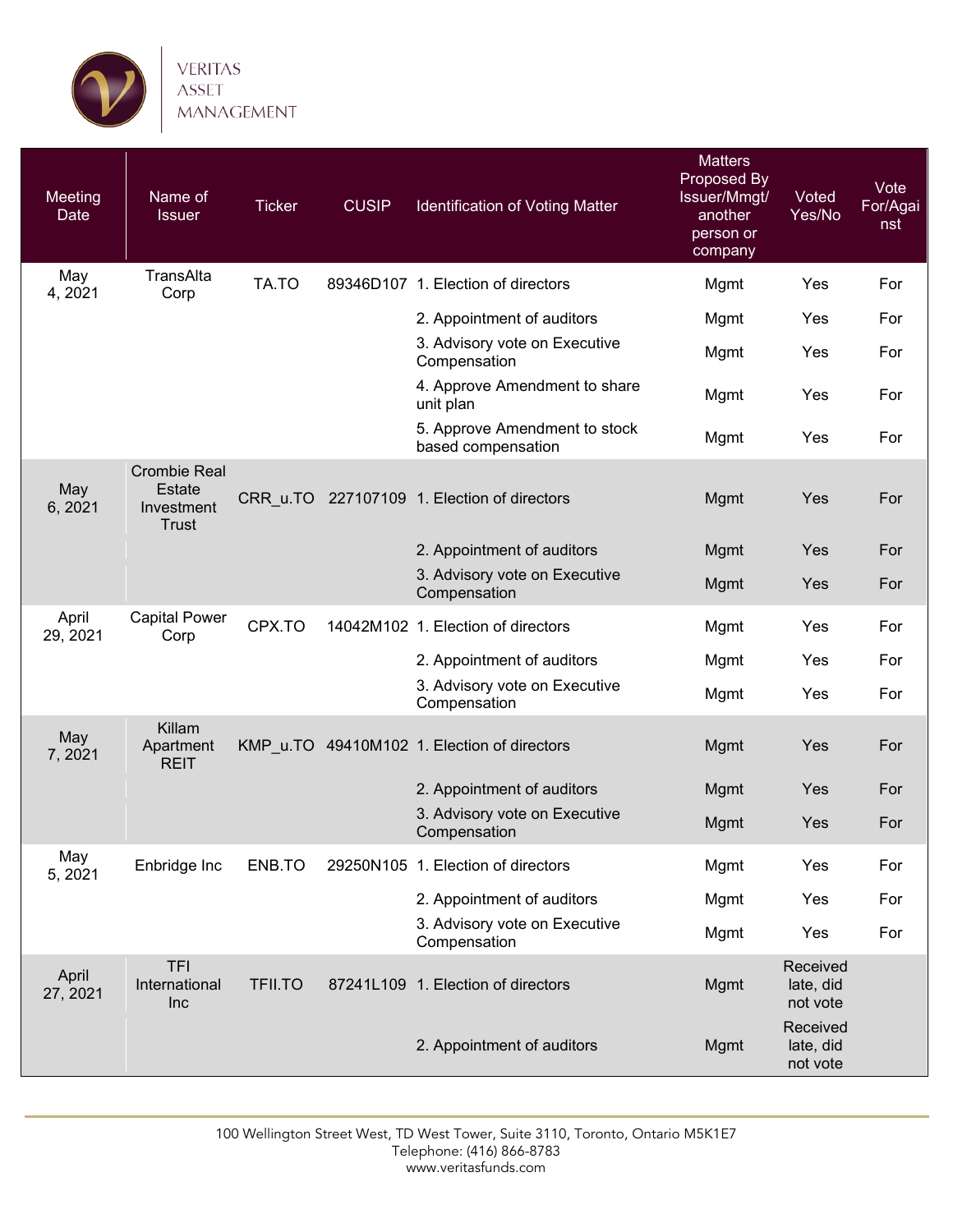

| Meeting<br>Date | Name of<br><b>Issuer</b>                            | <b>Ticker</b> | <b>CUSIP</b> | Identification of Voting Matter                  | <b>Matters</b><br>Proposed By<br>Issuer/Mmgt/<br>another<br>person or<br>company | Voted | Vote<br>Yes/No For/Against |
|-----------------|-----------------------------------------------------|---------------|--------------|--------------------------------------------------|----------------------------------------------------------------------------------|-------|----------------------------|
| May<br>7,2021   | <b>Telus Corp</b>                                   | T.TO          | 87971M103    | 1. Election of directors                         | Mgmt                                                                             | Yes   | For                        |
|                 |                                                     |               |              | 2. Appointment of auditors                       | Mgmt                                                                             | Yes   | For                        |
|                 |                                                     |               |              | 3. Approve Executive Compensation                | Mgmt                                                                             | Yes   | For                        |
|                 |                                                     |               |              | 4. Approve Directors Deferred<br>Share Unit Plan | Mgmt                                                                             | Yes   | For                        |
| May<br>5, 2021  | Maple Leaf<br>Foods Inc                             | MFI.TO        | 564905107    | 1. Election of directors                         | <b>Mgmt</b>                                                                      | Yes   | For                        |
|                 |                                                     |               |              | 2. Appointment of auditors                       | <b>Mgmt</b>                                                                      | Yes   | For                        |
|                 |                                                     |               |              | 3. Approve Executive Compensation                | <b>Mgmt</b>                                                                      | Yes   | For                        |
|                 |                                                     |               |              | 4. Approve Amendment to share<br>option plan     | Mgmt                                                                             | Yes   | For                        |
| May<br>11, 2021 | SNC-Lavalin<br>Group Inc                            | SNC.TO        | 78460T105    | 1. Election of directors                         | Mgmt                                                                             | Yes   | For                        |
|                 |                                                     |               |              | 2. Appointment of auditors                       | Mgmt                                                                             | Yes   | For                        |
|                 |                                                     |               |              | 3. Advisory vote on Executive<br>Compensation    | Mgmt                                                                             | Yes   | For                        |
| May<br>27, 2021 | <b>Linamar Corp</b>                                 | LNR.TO        | 53278L107    | 1. Election of directors                         | <b>Mgmt</b>                                                                      | Yes   | For                        |
|                 |                                                     |               |              | 2. Appointment of auditors                       | <b>Mgmt</b>                                                                      | Yes   | For                        |
| May<br>6, 2021  | Canadian<br>Natural<br>Resources<br>Ltd             | CNQ.TO        | 136385101    | 1. Election of directors                         | Mgmt                                                                             | Yes   | For                        |
|                 |                                                     |               |              | 2. Appointment of auditors                       | Mgmt                                                                             | Yes   | For                        |
|                 |                                                     |               |              | 3. Advisory vote on Executive<br>Compensation    | Mgmt                                                                             | Yes   | For                        |
| May<br>26, 2021 | RioCan Real<br>Estate<br>Investment<br><b>Trust</b> | REI u.TO      |              | 766910103 1. Election of directors               | <b>Mgmt</b>                                                                      | Yes   | For                        |
|                 |                                                     |               |              | 2. Appointment of auditors                       | Mgmt                                                                             | Yes   | For                        |
|                 |                                                     |               |              | 3. Advisory vote on Executive<br>Compensation    | <b>Mgmt</b>                                                                      | Yes   | For                        |